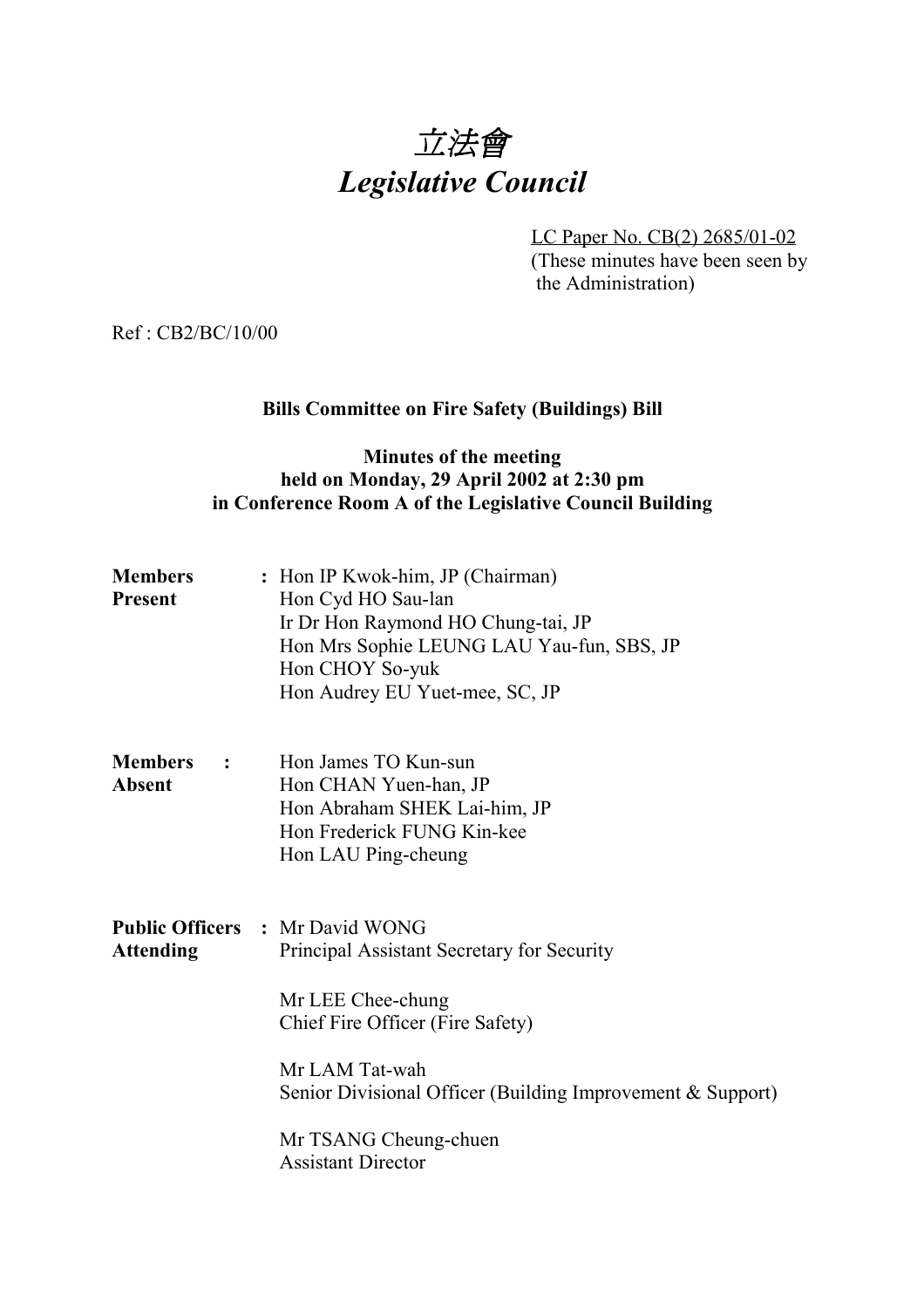|                                      | <b>Existing Building 2</b><br>Mr HO Cham<br><b>Chief Building Surveyor</b><br>Fire Safety |
|--------------------------------------|-------------------------------------------------------------------------------------------|
|                                      | Mr Sunny CHAN<br><b>Senior Government Counsel</b>                                         |
|                                      | Ms Stella CHAN<br>Government Counsel                                                      |
|                                      | Mr Damian CHAN<br><b>Assistant Secretary for Security</b>                                 |
| <b>Clerk</b> in<br>Attendance        | : Mrs Sharon TONG<br>Chief Assistant Secretary (2) 1                                      |
| <b>Staff</b> in<br><b>Attendance</b> | : Miss Anita HO<br><b>Assistant Legal Adviser 2</b>                                       |
|                                      | Miss Mary SO<br>Senior Assistant Secretary (2) 8                                          |

## **I. Meeting with the Administration**

The Bills Committee deliberated (Index of proceedings attached at **Annex**).

2. The Bills Committee requested the Administration to provide a response to the following issues raised by members at the meeting -

- a) To consider amending clause 19(1)(b) so that any neglect on the part of a person concerned in the management of an owners' corporation would not commit an offence; or alternatively, to consider adding the word "gross" before "neglect" in clause 19(1)(b);
- b) To consider deleting the words "or apparently employed by" referred to in clause  $23(b)(i)$ ; or alternatively, to consider qualifying the person apparently employed by the body corporate referred to in clause  $23(b)(i)$ ; and
- c) To consider adding a provision to the Bill to enable the resolution of disputes among owners of non-domestic parts of composite buildings

 $- 2 -$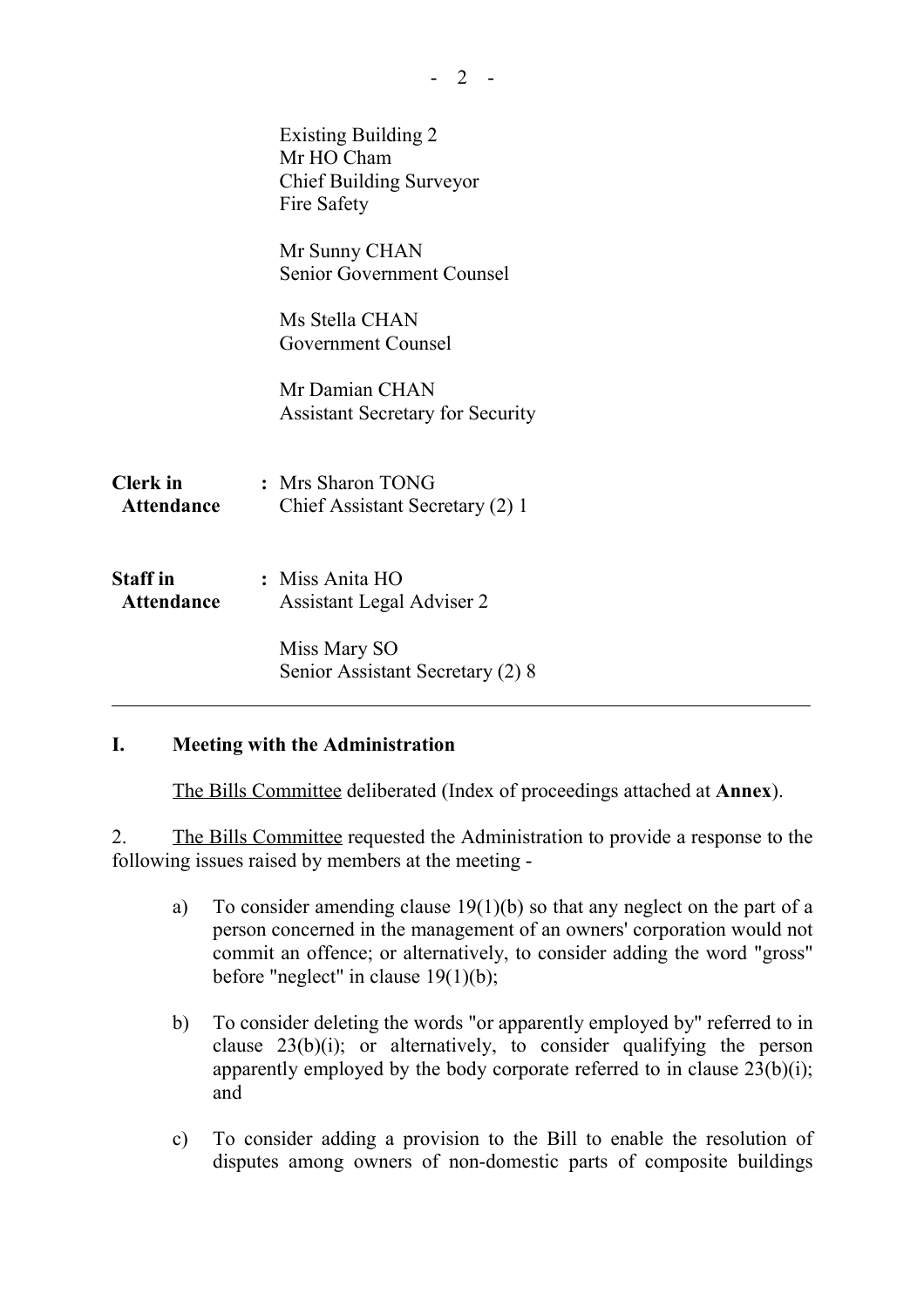arising from the need to comply with a fire safety requirement of improving the staircases in terms of their width and number; or alternatively, to consider putting in place a mechanism to achieve the same effect.

3. At the request of members, Assistant Legal Adviser undertook to provide information on which legislation governing construction and building works and related matters in Hong Kong also contained provision similar to clause 19.

### **II. Date of next meeting**

4. Members agreed that the next meeting originally scheduled for 10 May 2002 at 8:30 am be re-scheduled to 15 May 2002 at 10:45 am to discuss the outstanding issues. Members requested the Administration to provide its outstanding responses to issues raised by members at previous meetings and at this meeting, and a full set of Committee Stage amendments to be proposed by the Administration one week before the next meeting.

5. There being no other business, the meeting ended at 4:38 pm.

Council Business Division 2 Legislative Council Secretariat 9 August 2002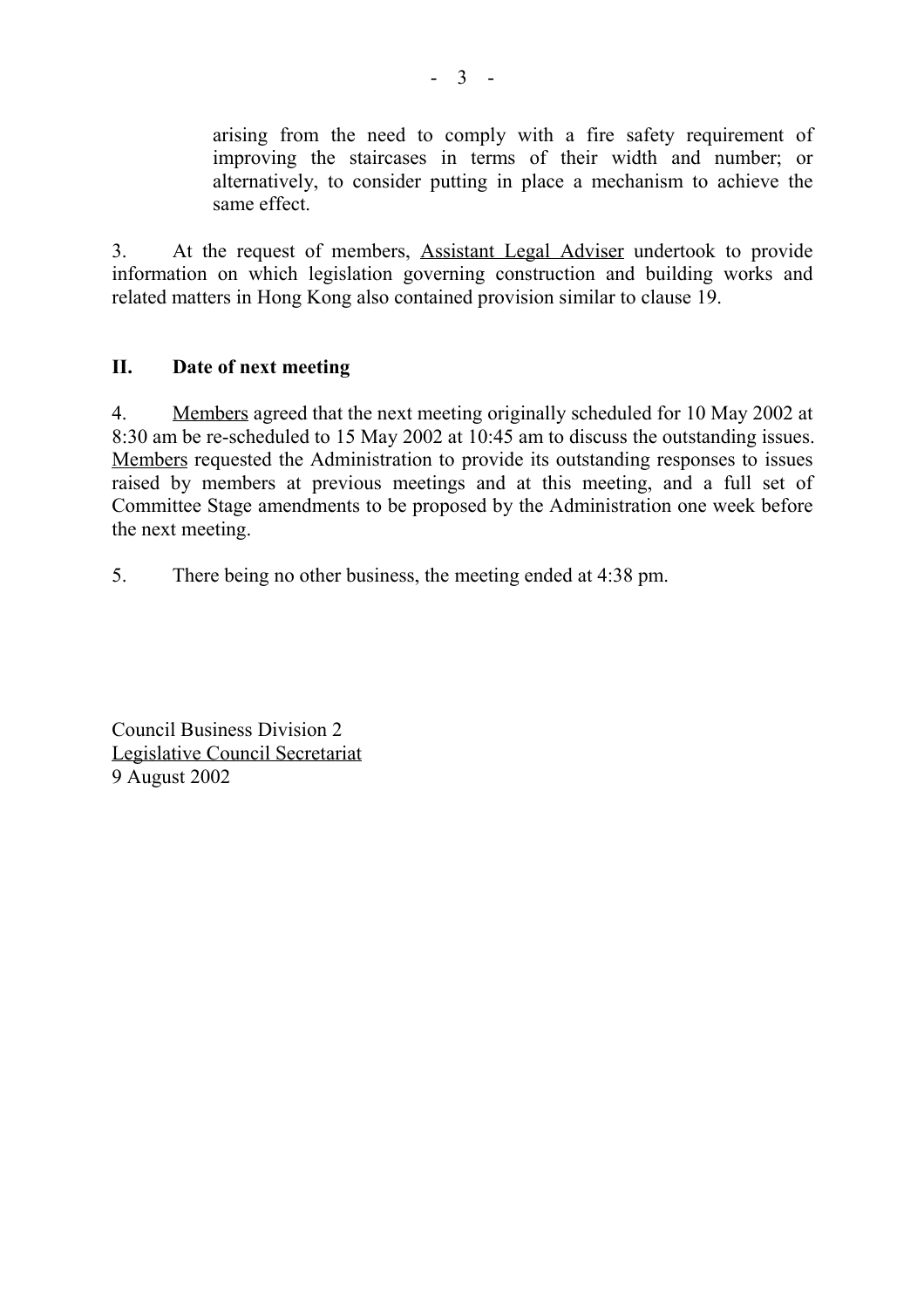### **Proceedings of the meeting of the Bills Committee on Fire Safety (Buildings) Bill on Monday, 29 April 2002, at 2:30 pm in Conference Room A of the Legislative Council Building**

| <b>Time</b>              | <b>Speaker</b>     | Subject(s)                                                                                                                                      | <b>Action required</b> |
|--------------------------|--------------------|-------------------------------------------------------------------------------------------------------------------------------------------------|------------------------|
| $0000 - 0214$            | Chairman           | Welcoming remarks                                                                                                                               |                        |
|                          |                    | Clause 19 - Offences by persons concerned in<br>management of body corporate                                                                    |                        |
| $0215 - 0336$            | Admin              | Ditto                                                                                                                                           |                        |
| $\overline{0337} - 0351$ | Chairman           | Ditto                                                                                                                                           |                        |
| $0352 - 0421$            | Ms Audrey EU       | Subjecting members of a management committee<br>to sanction if they had negligently failed to carry<br>out their prescribed duties              |                        |
| $0422 - 0445$            | Admin              | Ditto                                                                                                                                           |                        |
| $0446 - 0459$            | Chairman           | Ditto                                                                                                                                           |                        |
| $0500 - 0515$            | Ms Audrey EU       | Ditto                                                                                                                                           |                        |
| 0516 - 0542              | Admin              | Ditto                                                                                                                                           |                        |
| $0543 - 0656$            | ALA <sub>2</sub>   | Ditto                                                                                                                                           |                        |
| $0657 - 0818$            | Ms Audrey EU       | Ditto                                                                                                                                           |                        |
| 0819 - 0828              | Chairman           | Ditto                                                                                                                                           |                        |
| $0829 - 0926$            | Admin              | Ditto                                                                                                                                           |                        |
| $0927 - 1314$            | Dr Raymond HO      | Ditto                                                                                                                                           |                        |
| 1315 - 1358              | Chairman           | Ditto                                                                                                                                           |                        |
| $1359 - 1523$            | Admin              | Ditto                                                                                                                                           |                        |
| 1524 - 1623              | Dr Raymond HO      | Ditto                                                                                                                                           |                        |
| $1624 - 1808$            | Admin              | Ditto                                                                                                                                           |                        |
| $1809 - 1815$            | Chairman           | Ditto                                                                                                                                           |                        |
| 1816 - 2021              | Admin              | Examples on what would constitute negligence by<br>members of a management committee in carrying<br>out their prescribed duties                 |                        |
| $2022 - 2043$            | ALA <sub>2</sub>   | Ditto                                                                                                                                           |                        |
| $2044 - 2056$            | Dr Raymond HO      | Number of legislation containing provisions for<br>vicarious liability of directors of a company<br>engaging in building and construction works |                        |
| $2057 - 2101$            | ALA <sub>2</sub>   | Ditto                                                                                                                                           |                        |
| $2102 - 2104$            | Dr Raymond HO      | Ditto                                                                                                                                           |                        |
| $2105 - 2140$            | ALA <sub>2</sub>   | Ditto                                                                                                                                           |                        |
| 2141 - 2212              | Dr Raymond HO      | Ditto                                                                                                                                           |                        |
| 2213 - 2225              | ALA2/Dr Raymond HO | Ditto                                                                                                                                           |                        |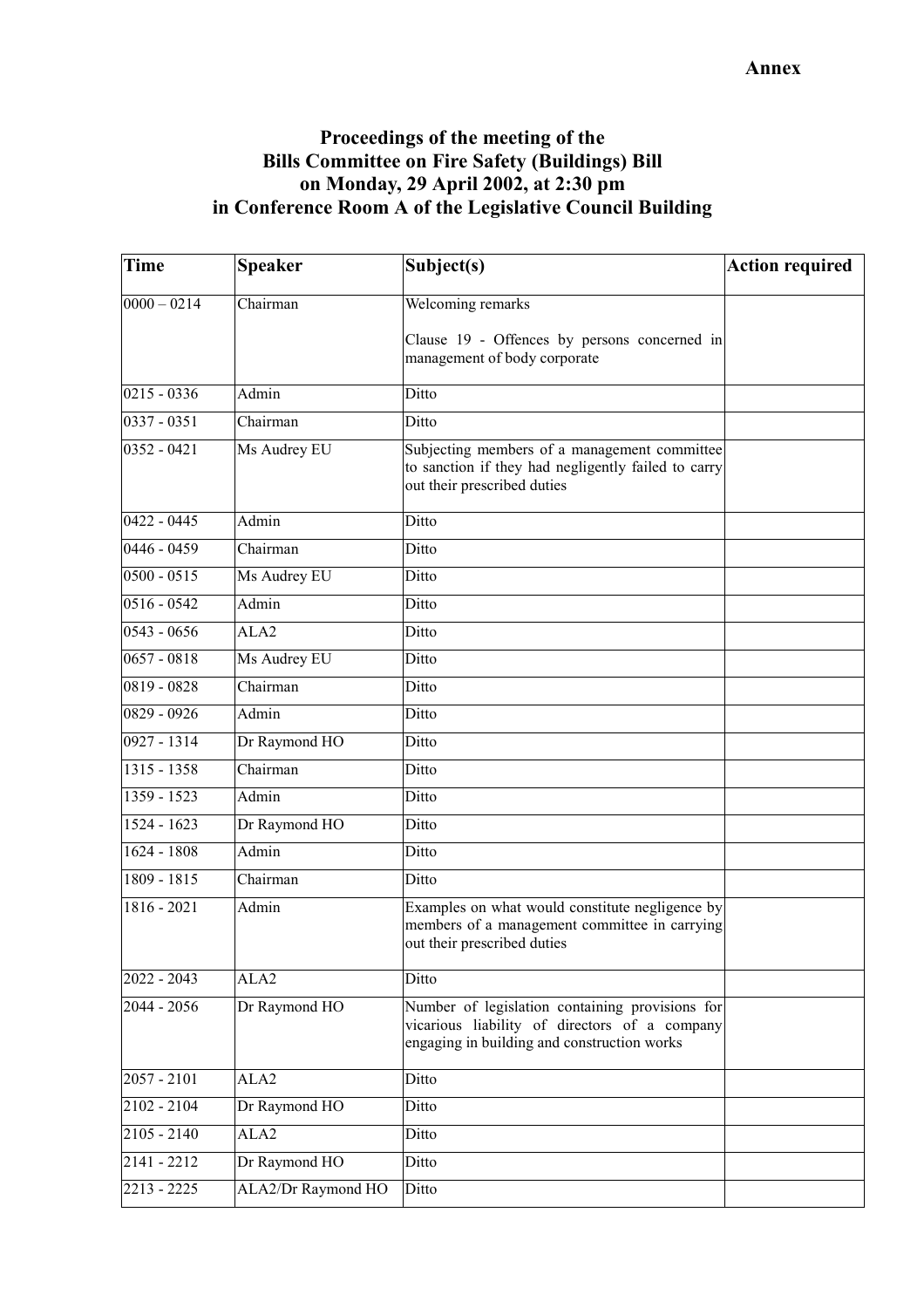| <b>Time</b>   | <b>Speaker</b>                  | Subject(s)                                                                                                                                                                                                                                                                                | <b>Action required</b>                        |
|---------------|---------------------------------|-------------------------------------------------------------------------------------------------------------------------------------------------------------------------------------------------------------------------------------------------------------------------------------------|-----------------------------------------------|
| $2226 - 2235$ | ALA <sub>2</sub>                | Ditto                                                                                                                                                                                                                                                                                     |                                               |
| $2236 - 2255$ | Dr Raymond HO/ALA2/<br>Chairman | Ditto                                                                                                                                                                                                                                                                                     |                                               |
| $2256 - 2424$ | Dr Raymond HO                   | Members of a management committee should not<br>be sanctioned if the fire safety work which they<br>entrusted to a contractor failed to meet the<br>requirements set out in a fire safety direction                                                                                       |                                               |
| 2425 - 2604   | Admin                           | Ditto                                                                                                                                                                                                                                                                                     |                                               |
| $2605 - 2630$ | Dr Raymond HO                   | Ditto                                                                                                                                                                                                                                                                                     |                                               |
| 2631 - 2752   | Admin                           | Ditto                                                                                                                                                                                                                                                                                     |                                               |
| $2753 - 3036$ | Ms Audrey EU                    | Members of a management committee should not<br>be sanctioned for neglecting their prescribed<br>duties, as their work was voluntary in nature<br>Whether other legislation had provisions for<br>vicarious liability of officers of an owners'<br>corporation (OC) or owners' committee  |                                               |
| $3037 - 3630$ | Admin                           | Ditto                                                                                                                                                                                                                                                                                     |                                               |
| $3631 - 3840$ | Ms Audrey EU                    | Acceptable if members of a management<br>committee were only sanctioned for gross<br>negligence in carrying out their prescribed duties                                                                                                                                                   |                                               |
| 3841 - 3955   | Mrs Sophie LEUNG                | Ditto                                                                                                                                                                                                                                                                                     |                                               |
| 3956 - 4227   | Miss CHOY So-yuk                | Disagreed that members of a management<br>committee should be sanctioned for negligence in<br>carrying out their prescribed duties                                                                                                                                                        |                                               |
| $4228 - 4421$ | Chairman                        | Shared members' concern that clause 19 would<br>discourage people to work for OCs. Informed<br>members that OCs were exempted from sanction<br>under the Noise Control (Amendment) Bill 2001                                                                                              |                                               |
| 4422 - 4552   | Ms CydHO                        | Whether the Administration had consulted the<br>Home Affairs Department on clause 19(1)(b)                                                                                                                                                                                                |                                               |
| 4553 - 4647   | Miss CHOY So-yuk                | Reiterated her views                                                                                                                                                                                                                                                                      |                                               |
| 4648 - 4753   | Admin                           | The Administration would consider amending<br>clause $19(1)(b)$ so that any neglect on the part of a<br>person concerned in the management of an OC<br>would not constitute an offence; or alternatively, to<br>consider adding the word "gross" before "neglect"<br>in clause $19(1)(b)$ | ✓<br>(Admin to provide a<br>written response) |
| 4754 - 4855   | Chairman                        | Clause 20 - Government not liable for certain<br>matters                                                                                                                                                                                                                                  |                                               |
| 4856 - 4857   | Admin                           | Ditto                                                                                                                                                                                                                                                                                     |                                               |
| 4858 - 4926   | Chairman                        | Clause 21 - Authorised officers not personally<br>liable for certain acts and omissions                                                                                                                                                                                                   |                                               |
| $4927 - 5015$ | Admin                           | Ditto                                                                                                                                                                                                                                                                                     |                                               |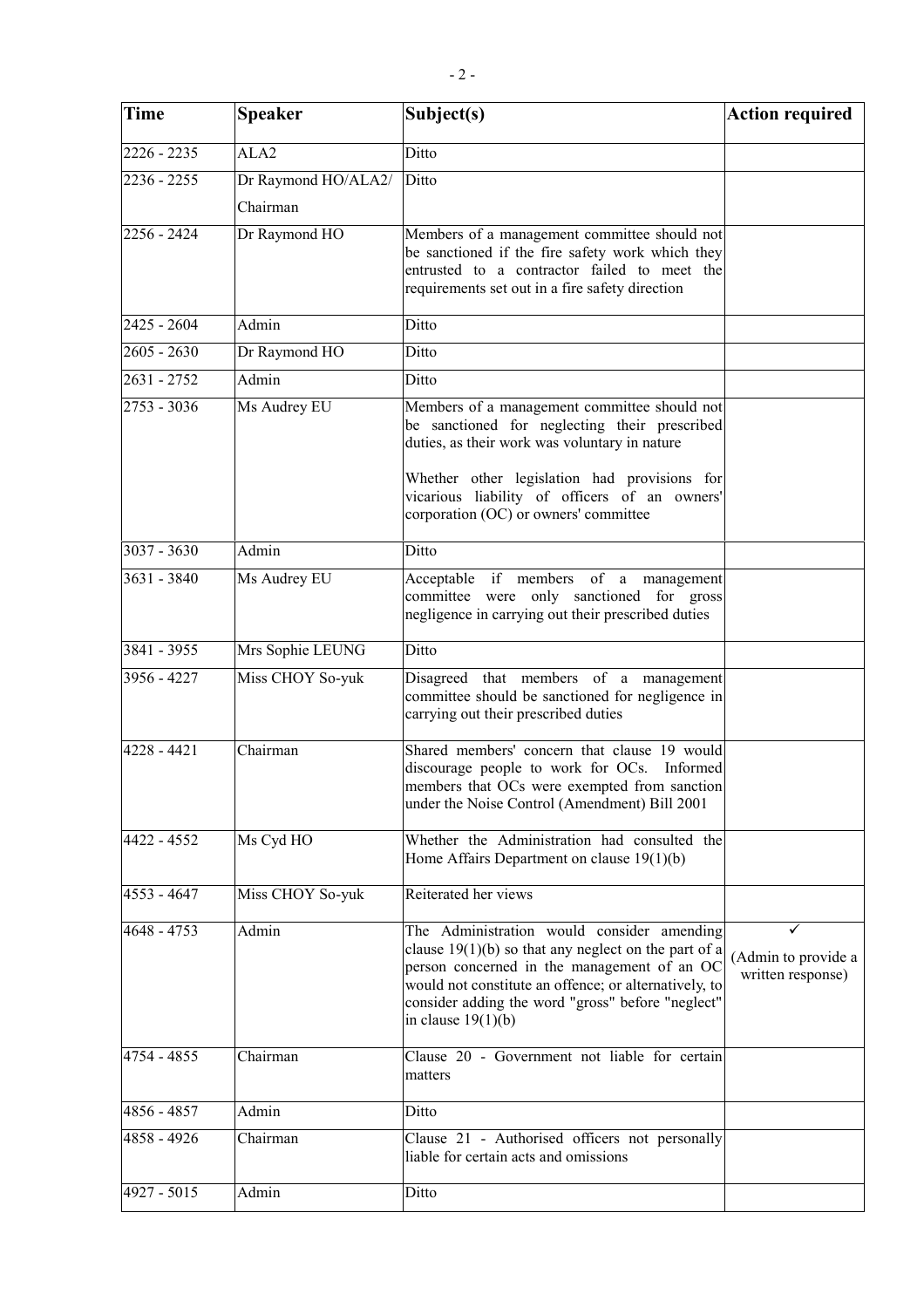| <b>Time</b>                  | <b>Speaker</b>                    | Subject(s)                                                                                                                                                          | <b>Action required</b> |
|------------------------------|-----------------------------------|---------------------------------------------------------------------------------------------------------------------------------------------------------------------|------------------------|
| $5016 - 5023$                | Ms Audrey EU                      | Ditto                                                                                                                                                               |                        |
| $5024 - 5044$                | Chairman                          | Ditto                                                                                                                                                               |                        |
| $5045 - 5223$                | Admin                             | Ditto                                                                                                                                                               |                        |
| 5224 - 5259                  | Ms Audrey EU                      | Similar provision in other legislation                                                                                                                              |                        |
| $5300 - 5506$                | Admin                             | Ditto                                                                                                                                                               |                        |
| 5507 - 5529                  | Miss CHOY So-yuk                  | Whether the Government would be liable for<br>certain acts and omissions of an authorised officer                                                                   |                        |
| 5530 - 5540                  | Admin                             | Ditto                                                                                                                                                               |                        |
| 5541 - 5708                  | Ms Cyd HO                         | Provisions similar to clauses 20 and 21 in other<br>legislation                                                                                                     |                        |
| $5709 - 5938$                | Admin                             | Ditto                                                                                                                                                               |                        |
| 5939 - 5958                  | Chairman                          | Clause 22 - Offence to disclose information<br>obtained officially                                                                                                  |                        |
| 5959 - 010025                | Admin                             | Ditto                                                                                                                                                               |                        |
|                              | 010026 - 010124 Miss CHOY So-yuk  | Whether information obtained while exercising or<br>performing a function conferred or imposed on the<br>person by this Bill could be disclosed to bank             |                        |
| 010125 - 010145 Admin        |                                   | Ditto                                                                                                                                                               |                        |
|                              | 010146 - 010157 Miss CHOY So-yuk  | Under what circumstances would information<br>obtained while exercising or performing a function<br>conferred or imposed on the person by this Bill be<br>disclosed |                        |
| 010158 - 010237 Admin        |                                   | Ditto                                                                                                                                                               |                        |
| 010238 - 010256 Chairman     |                                   | Clause 23 - How documents are to be served for<br>purposes of this Ordinance<br>sending documents by mail was<br>Whether<br>acceptable                              |                        |
| 010257 - 010324 Admin        |                                   | Ditto                                                                                                                                                               |                        |
| 010325 - 010339 Chairman     |                                   | Ditto                                                                                                                                                               |                        |
| 010340 - 010407 Admin        |                                   | Ditto                                                                                                                                                               |                        |
|                              | 010408 - 010425 Miss CHOY So-yuk  | Ditto                                                                                                                                                               |                        |
| 010426 - 010427 Chairman     |                                   | Ditto                                                                                                                                                               |                        |
|                              | 010428 - 010438 Miss CHOY So-yuk/ | Ditto                                                                                                                                                               |                        |
| 010439 - 010516 Ms Audrey EU | Chairman                          | Considered serving documents to people who "or<br>apparently employed by" referred to in clause<br>$23(b)(i)$ were too wide                                         |                        |
| 010517 - 010521 Admin        |                                   | Ditto                                                                                                                                                               |                        |
| 010522 - 010544 Ms Audrey EU |                                   | Ditto                                                                                                                                                               |                        |
| 010545 - 010605 Admin        |                                   | Ditto                                                                                                                                                               |                        |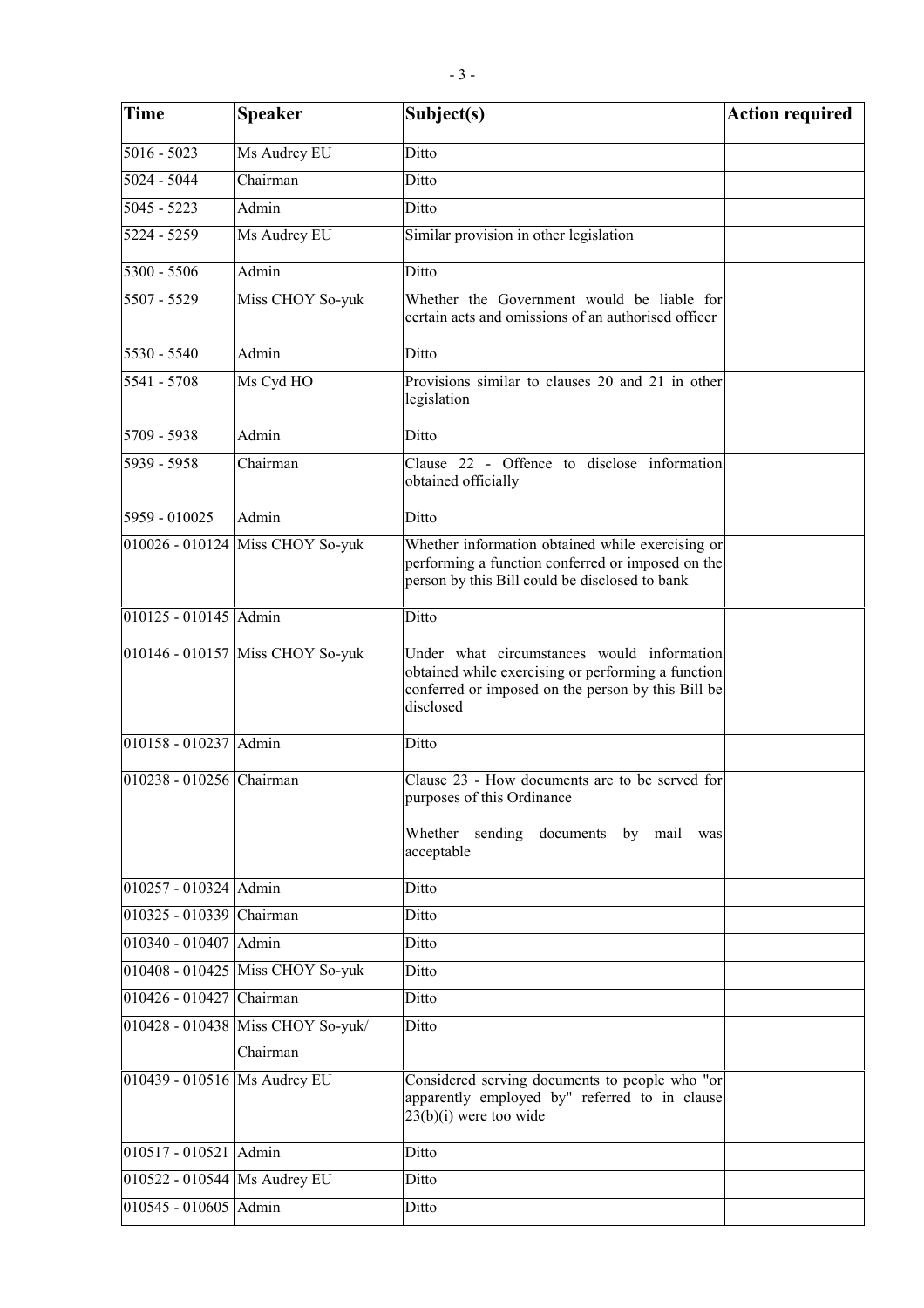| <b>Time</b>               | <b>Speaker</b>                               | Subject(s)                                                                                                                                                                                                                                                     | <b>Action required</b>                        |
|---------------------------|----------------------------------------------|----------------------------------------------------------------------------------------------------------------------------------------------------------------------------------------------------------------------------------------------------------------|-----------------------------------------------|
| 010606 - 010610 Chairman  |                                              | Ditto                                                                                                                                                                                                                                                          |                                               |
| 010611 - 010641 Admin     |                                              | Ditto                                                                                                                                                                                                                                                          |                                               |
| 010642 - 010710 Chairman  |                                              | Ditto                                                                                                                                                                                                                                                          |                                               |
| 010711 - 010750 Admin     |                                              | Ditto                                                                                                                                                                                                                                                          |                                               |
| 010751 - 010756 Chairman  |                                              | Ditto                                                                                                                                                                                                                                                          |                                               |
| 010757 - 010805 Admin     |                                              | Ditto                                                                                                                                                                                                                                                          |                                               |
| 010806 - 010840 Chairman  |                                              | Ditto                                                                                                                                                                                                                                                          |                                               |
| 010841 - 010909 Admin     |                                              | Ditto                                                                                                                                                                                                                                                          |                                               |
|                           | 010910 - 011030 Miss CHOY So-yuk             | Ditto                                                                                                                                                                                                                                                          |                                               |
| 011031 - 011101           | Admin                                        | Ditto                                                                                                                                                                                                                                                          |                                               |
| 011102 - 011211           | Ms Audrey EU                                 | Ditto                                                                                                                                                                                                                                                          |                                               |
| $011212 - 011327$         | Admin                                        | The Administration would consider deleting the<br>words "or apparently employed by" referred to in<br>clause $23(b)(i)$ ; or alternatively, to consider<br>qualifying the person apparently employed by the<br>body corporate referred to in clause $23(b)(i)$ | ✓<br>(Admin to provide a<br>written response) |
| 011328 - 011356 Chairman  |                                              | Clause 24 - Chief Executive in Council may make<br>regulations<br>Clause 25 - Effect of substituted or amended codes<br>of practice                                                                                                                            |                                               |
| 011357 - 011444 Chairman  |                                              | Schedule 1 - Fire safety measures to be complied<br>with by owners of composite buildings in respect<br>of parts intended for non-domestic purposes                                                                                                            |                                               |
| 011445 - 011539 Admin     |                                              | Ditto                                                                                                                                                                                                                                                          |                                               |
|                           | 011540 - 011634 Miss CHOY So-yuk             | Ditto                                                                                                                                                                                                                                                          |                                               |
| 011635 - 011751 Admin     |                                              | Ditto                                                                                                                                                                                                                                                          |                                               |
|                           | 011752 - 011828 Miss CHOY So-yuk             | Ditto                                                                                                                                                                                                                                                          |                                               |
| 011829 - 011925 Admin     |                                              | Ditto                                                                                                                                                                                                                                                          |                                               |
|                           | 011926 - 011942 Miss CHOY So-yuk             | Ditto                                                                                                                                                                                                                                                          |                                               |
| 011943 - 011959 Chairman  |                                              | Ditto                                                                                                                                                                                                                                                          |                                               |
| 012000 - 012105 Ms Cyd HO |                                              | Role of the Government to settle disputes among<br>owners arising from the need to comply with a fire<br>safety requirement of improving the staircases in<br>terms of their width and number                                                                  |                                               |
| 012106 - 012117 Admin     |                                              | Ditto                                                                                                                                                                                                                                                          |                                               |
|                           | 012118 - 012122 Admin/Ms Cyd HO/<br>Chairman | Ditto                                                                                                                                                                                                                                                          |                                               |
| 012123 - 012322           | Admin                                        | Ditto                                                                                                                                                                                                                                                          |                                               |
| 012323 - 012403 Ms Cyd HO |                                              | Ditto                                                                                                                                                                                                                                                          |                                               |
| 012404 - 012525 Admin     |                                              | Ditto                                                                                                                                                                                                                                                          |                                               |
| 012526 - 012652 Ms Cyd HO |                                              | Ditto                                                                                                                                                                                                                                                          |                                               |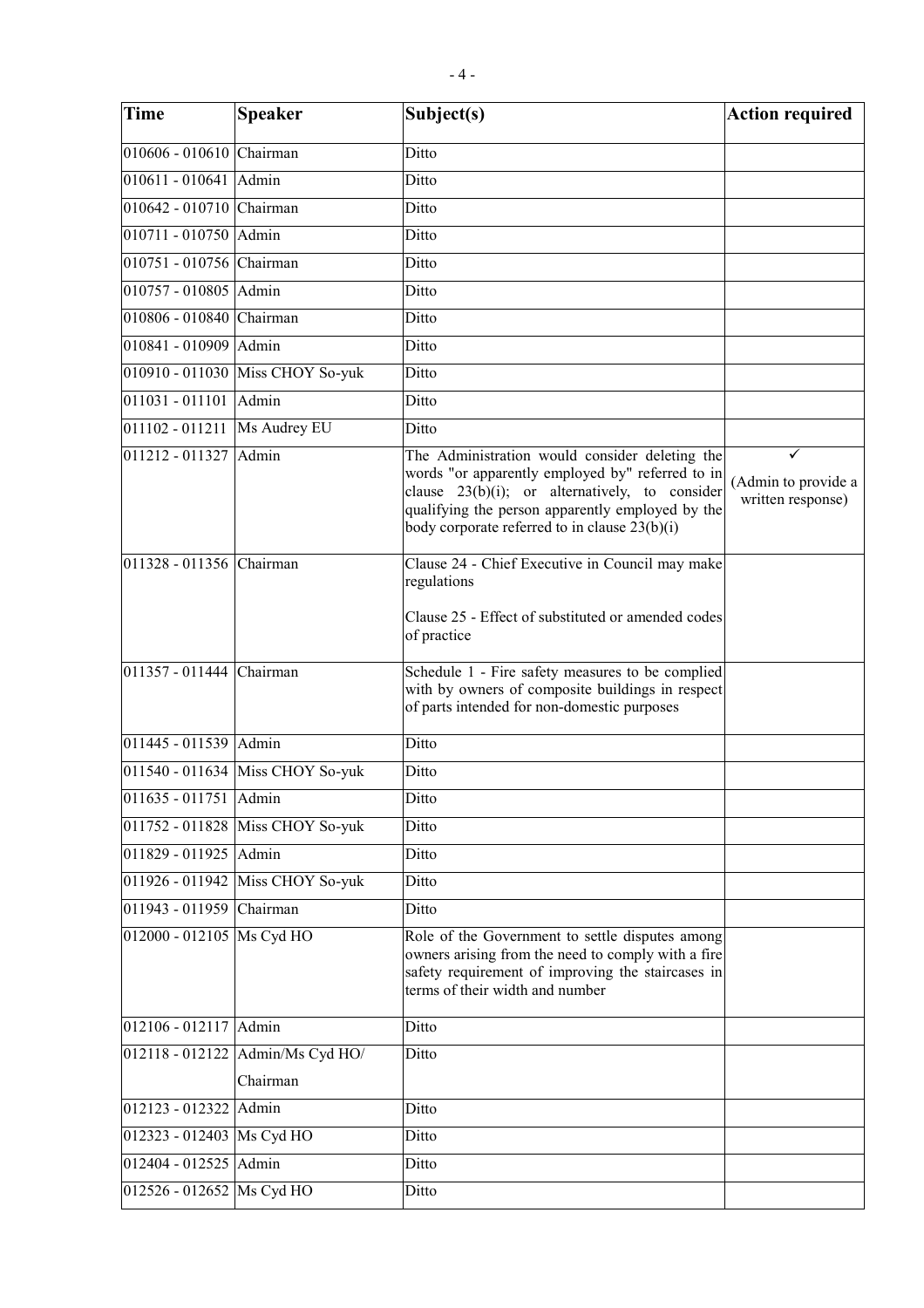| <b>Time</b>                    | <b>Speaker</b>                    | Subject(s) | <b>Action required</b> |
|--------------------------------|-----------------------------------|------------|------------------------|
| 012653 - 012727 Chairman       |                                   | Ditto      |                        |
| 012728 - 012747 Ms Cyd HO      |                                   | Ditto      |                        |
| 012748 - 012757 Chairman       |                                   | Ditto      |                        |
| 012758 - 012853 Ms Cyd HO      |                                   | Ditto      |                        |
| 012854 - 013018 Admin          |                                   | Ditto      |                        |
| 013019 - 013033 Ms Cyd HO      |                                   | Ditto      |                        |
| 013034 - 013103 Admin          |                                   | Ditto      |                        |
| 013104 - 013134 Ms Cyd HO      |                                   | Ditto      |                        |
| 013135 - 013145 Chairman       |                                   | Ditto      |                        |
| 013146 - 013233 Ms Cyd HO      |                                   | Ditto      |                        |
| 013234 - 013456 Admin          |                                   | Ditto      |                        |
|                                | 013457 - 013744 Miss CHOY So-yuk  | Ditto      |                        |
| 013745 - 013829 Admin          |                                   | Ditto      |                        |
|                                | 013830 - 013850 Miss CHOY So-yuk/ | Ditto      |                        |
|                                | Admin/Chairman                    |            |                        |
|                                | 013851 - 013912 Miss CHOY So-yuk  | Ditto      |                        |
| 013913 - 014031 Admin          |                                   | Ditto      |                        |
|                                | 014032 - 014111 Miss CHOY So-yuk  | Ditto      |                        |
| 014112 - 014214 Admin          |                                   | Ditto      |                        |
|                                | 014215 - 014232 Miss CHOY So-yuk  | Ditto      |                        |
| 014233 - 014238 Admin          |                                   | Ditto      |                        |
|                                | 014239 - 014252 Miss CHOY So-yuk  | Ditto      |                        |
| 014253 - 014307 Admin          |                                   | Ditto      |                        |
|                                | 014308 - 014316 Miss CHOY So-yuk/ | Ditto      |                        |
|                                | Admin/Chairman                    |            |                        |
| 014317 - 014359 Admin          |                                   | Ditto      |                        |
|                                | 014400 - 014458 Miss CHOY So-yuk  | Ditto      |                        |
| 014459 - 014522 Admin          |                                   | Ditto      |                        |
| 014523 - 014717 Ms Cyd HO      |                                   | Ditto      |                        |
| $014718 - 014720$              | Chairman                          | Ditto      |                        |
| 014721 - 014838   Ms Audrey EU |                                   | Ditto      |                        |
| 014839 - 015140 Admin          |                                   | Ditto      |                        |
| 015141 - 015330 Chairman       |                                   | Ditto      |                        |
|                                | 015331 - 015448 Miss CHOY So-yuk  | Ditto      |                        |
| 015449 - 015457                | Chairman                          | Ditto      |                        |